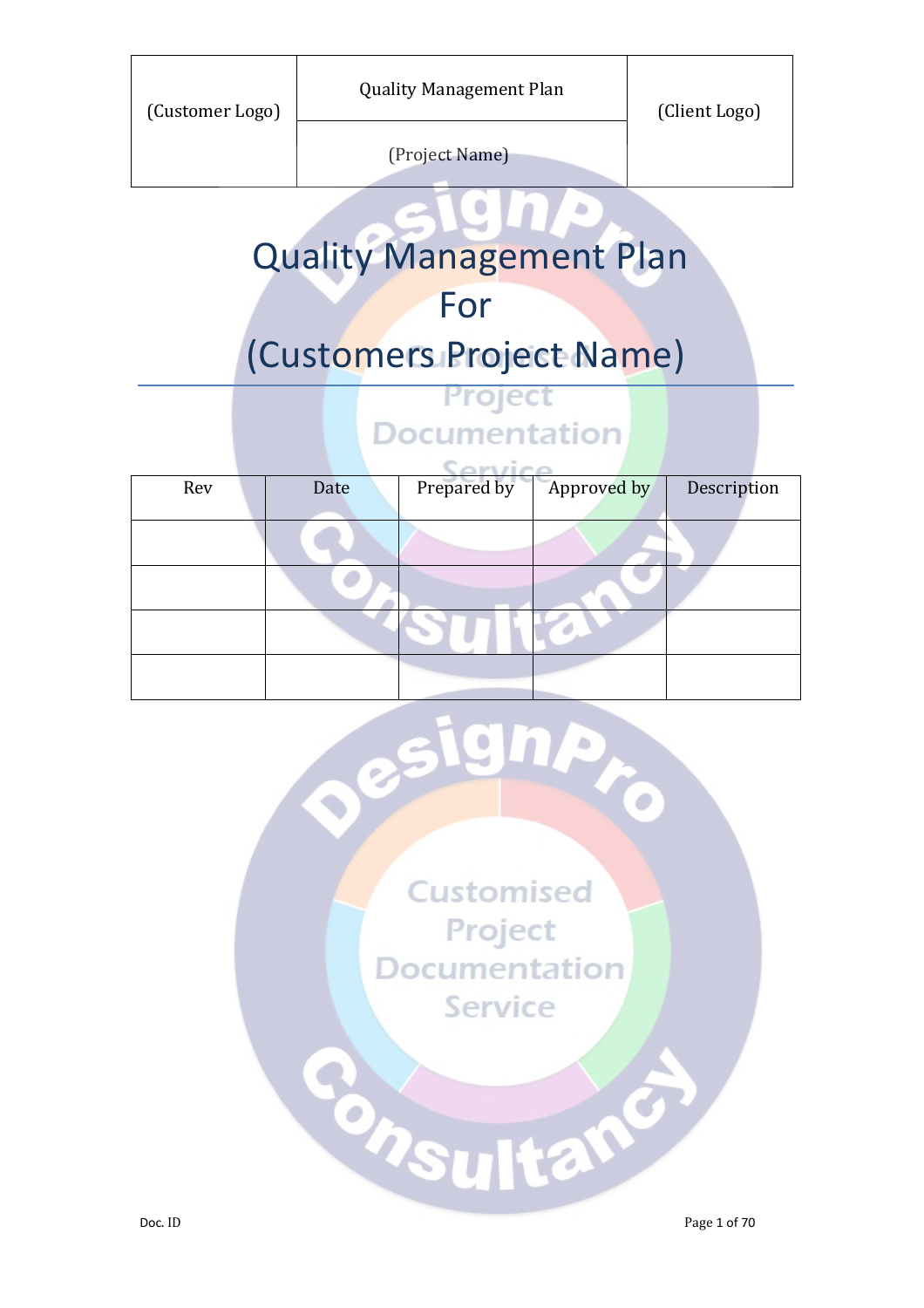| (Customer Logo)          | <b>Quality Management Plan</b>                                        | (Client Logo) |  |  |  |
|--------------------------|-----------------------------------------------------------------------|---------------|--|--|--|
|                          | (Project Name)                                                        |               |  |  |  |
| <b>Table of Contents</b> |                                                                       |               |  |  |  |
|                          |                                                                       |               |  |  |  |
| INTRODUCTION<br>1.0      |                                                                       |               |  |  |  |
| 1.1                      |                                                                       |               |  |  |  |
| 1.2                      |                                                                       |               |  |  |  |
| 1.3                      |                                                                       |               |  |  |  |
|                          |                                                                       |               |  |  |  |
| 2.0                      |                                                                       |               |  |  |  |
| 3.0                      |                                                                       |               |  |  |  |
|                          |                                                                       |               |  |  |  |
| 4.0                      |                                                                       | 11            |  |  |  |
| 5.0                      |                                                                       |               |  |  |  |
|                          |                                                                       |               |  |  |  |
| 6.0                      | METRICS AND MEASUREMENTS                                              |               |  |  |  |
| 7.0                      |                                                                       |               |  |  |  |
| 7.1                      |                                                                       |               |  |  |  |
| 7.2                      |                                                                       |               |  |  |  |
|                          |                                                                       |               |  |  |  |
| 7.3                      |                                                                       |               |  |  |  |
| 8.0                      |                                                                       |               |  |  |  |
|                          | <b>Customised</b>                                                     |               |  |  |  |
| 9.0                      |                                                                       |               |  |  |  |
| 9.1                      |                                                                       |               |  |  |  |
| 9.2                      |                                                                       |               |  |  |  |
| 9.3                      | Appendix C: Quality Management Audit / Review Activities Overview  60 |               |  |  |  |
|                          |                                                                       |               |  |  |  |
| 9.4                      |                                                                       |               |  |  |  |
|                          |                                                                       |               |  |  |  |
|                          | houltan                                                               |               |  |  |  |
|                          |                                                                       |               |  |  |  |